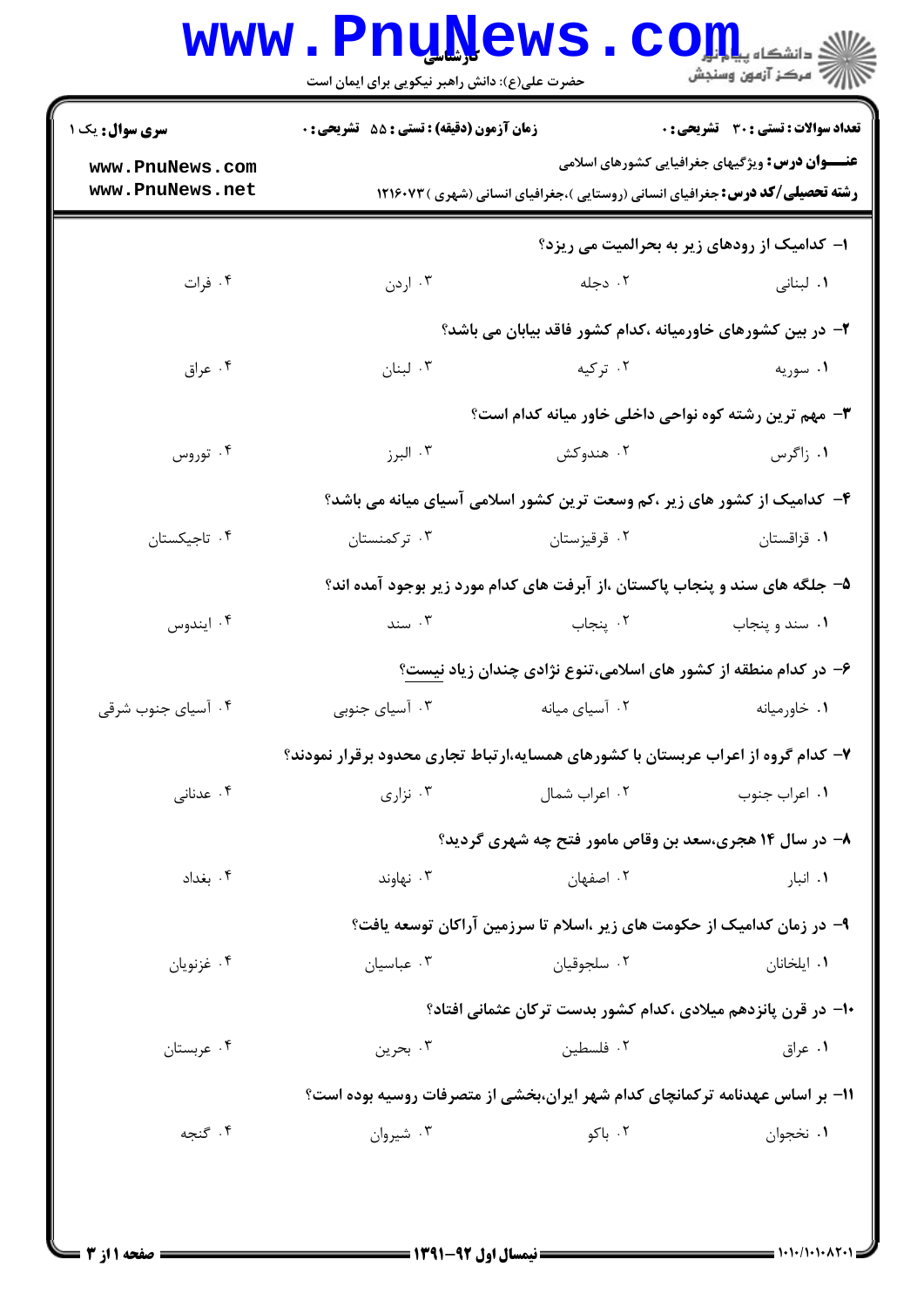|                                                                                           | <b>www.PnuNews</b>                                                                                 |               | ي دانشڪاه پ <b>يا يا پار</b><br>رآ - مرڪز آزمون وسنڊش                                                                                          |  |  |
|-------------------------------------------------------------------------------------------|----------------------------------------------------------------------------------------------------|---------------|------------------------------------------------------------------------------------------------------------------------------------------------|--|--|
| <b>سری سوال : ۱ یک</b>                                                                    | حضرت علی(ع): دانش راهبر نیکویی برای ایمان است<br><b>زمان آزمون (دقیقه) : تستی : 55 تشریحی : 0</b>  |               | <b>تعداد سوالات : تستی : 30 ٪ تشریحی : 0</b>                                                                                                   |  |  |
| www.PnuNews.com<br>www.PnuNews.net                                                        |                                                                                                    |               | <b>عنـــوان درس:</b> ویژگیهای جغرافیایی کشورهای اسلامی<br><b>رشته تحصیلی/کد درس:</b> جغرافیای انسانی (روستایی )،جغرافیای انسانی (شهری )۱۲۱۶۰۷۳ |  |  |
|                                                                                           |                                                                                                    |               | ۱۲- راتزل چه عاملی رادر ایجاد فضای حیاتی کشوری خودکفا، فرض می کند؟                                                                             |  |  |
|                                                                                           | ۰۲ تقویت نیروی هوایی                                                                               |               | ۰۱ تقویت نیروی زمینی                                                                                                                           |  |  |
|                                                                                           | ۰۴ گسترش محدوده هارتلند                                                                            |               | ۰۳ گسترش مرزها                                                                                                                                 |  |  |
|                                                                                           |                                                                                                    |               | ۱۳- کشورهای اسلامی از تاثیرات کدامیک از تئوری های زیر آسیب فراوان دیده اند؟                                                                    |  |  |
| ۰۴ نفوذ فرهنگی                                                                            | ۰۳ نظامی                                                                                           | ۰۲ هارتلند    | ٠١ قدرت دريايي                                                                                                                                 |  |  |
|                                                                                           | ۱۴- مردم شهرهای بلخ و بامیان افغانستان،قبل از تصرف مسلمانان ،پیرو کدام دین بوده اند؟               |               |                                                                                                                                                |  |  |
| ۰۴ بودایی                                                                                 | ۰۳ برهمایی                                                                                         | ۰۲ مسیحی      | ۰۱ زرتشتی                                                                                                                                      |  |  |
|                                                                                           | ۱۵– گسترش اسلام در کدام قسمت از آفریقای شمالی با مقاومت های سخت بومیان روبرو گردید؟                |               |                                                                                                                                                |  |  |
| ۰۴ نیمه غربی                                                                              | ۰۳ نیمه جنوبی                                                                                      | ۰۲ نیمه شمالی | ۰۱ نیمه شرقی                                                                                                                                   |  |  |
|                                                                                           | ۱۶– رژیم های سلطنتی کشور های اسلامی تا چه زمانی ،وابستگی همه جانبه ای با سیاست انگلستان داشته اند؟ |               |                                                                                                                                                |  |  |
| ۰۴ دهه ۱۹۸۰                                                                               | ۰۳ دهه ۱۹۵۰                                                                                        | ۲. دهه ۱۹۶۰   | ۰۱ دهه ۱۹۷۰                                                                                                                                    |  |  |
|                                                                                           |                                                                                                    |               | ۱۷– کدامیک از کشور های زیر ،در دهه ۱۹۷۰،عضو جمهوری متحده عربی بوده اند؟                                                                        |  |  |
| ۰۴ مراکش                                                                                  | ۰۳ يمن                                                                                             | ۰۲ سومالی     | ١. ليبي                                                                                                                                        |  |  |
|                                                                                           |                                                                                                    |               | ۱۸- پیمان سنتو با خروج کدام کشور ،عملاً کارایی خود را از دست داد؟                                                                              |  |  |
| ۰۴ ترکیه                                                                                  | ۰۳ ایران                                                                                           | ۰۲ پاکستان    | ۰۱ عراق                                                                                                                                        |  |  |
| ۱۹- از نظر تقسیم بندی درآمدها در بین کشورهای اسلامی،کشور مالزی در کدام گروه قرار می گیرد؟ |                                                                                                    |               |                                                                                                                                                |  |  |
| ۰۴ چهارم                                                                                  | ۰۳ سوم                                                                                             | ۰۲ دوم        | ۰۱ اول                                                                                                                                         |  |  |
| ۲۰- کدام کشور در میان کشور های اسلامی جنوب آسیا ،با مشکلات فرهنگی متعددی روبرو است؟       |                                                                                                    |               |                                                                                                                                                |  |  |
| ۰۴ بنگلادش                                                                                | ۰۳ اندونزی                                                                                         | ۰۲ پاکستان    | ۰۱ مالزی                                                                                                                                       |  |  |
| ۲۱- عامل عمده محدود ساختن معیشت کوچ نشینی ًدر کشور های مالزی و اندونزی کدام است؟          |                                                                                                    |               |                                                                                                                                                |  |  |
|                                                                                           | ۰۲ ساختار اجتماعی                                                                                  |               | ۰۱ محیط کوهستانی و سخت                                                                                                                         |  |  |
|                                                                                           | ۰۴ منابع محدود                                                                                     |               | ۰۳ غنای مراتع                                                                                                                                  |  |  |